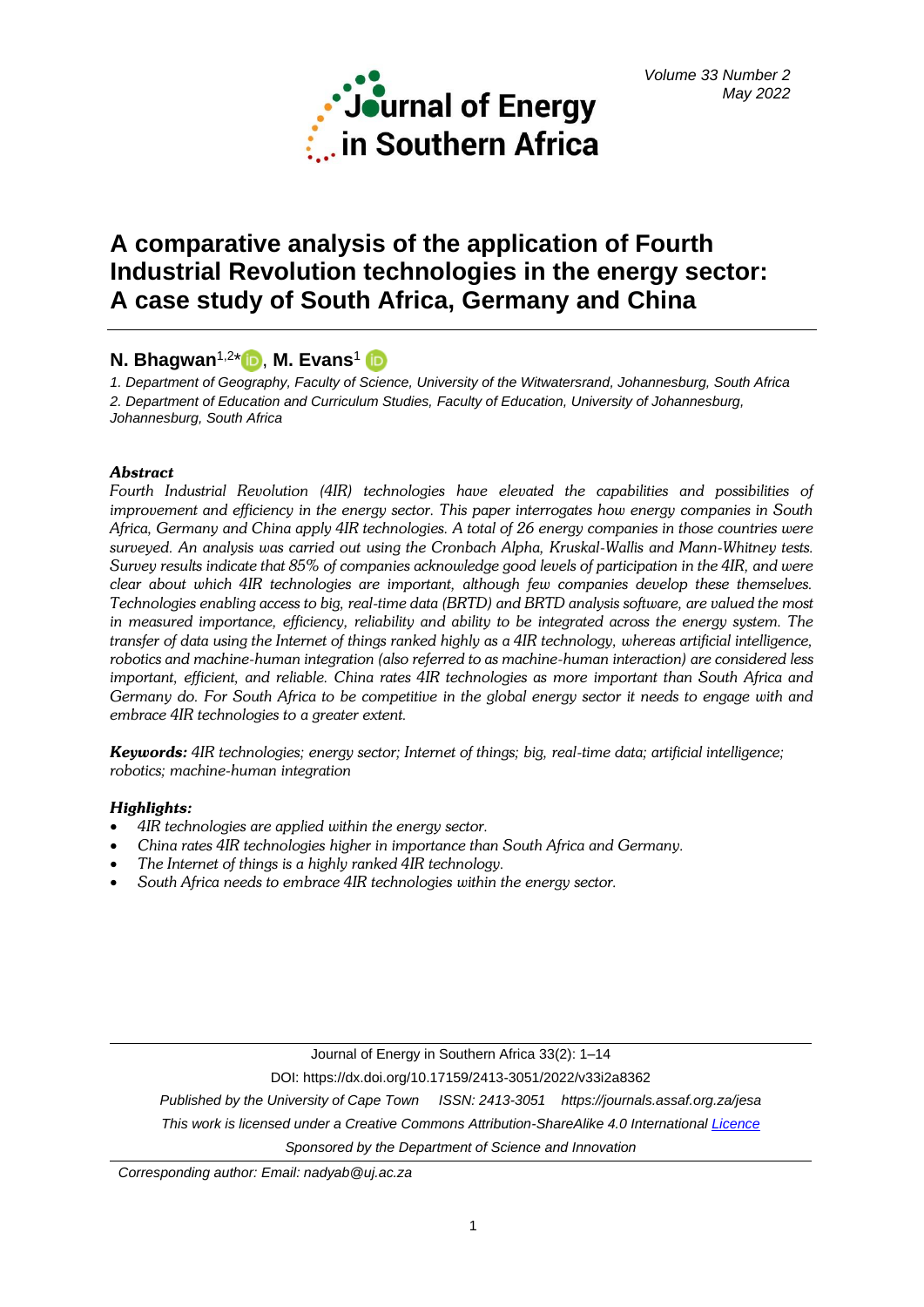#### **1. Introduction**

The global technological landscape is flourishing and the Fourth Industrial Revolution (4IR) is providing a pathway to this change (Ng et al, 2020; Pfeiffe, 2017). A 'hyper-connected' world enabled by 5G and complex digital interfaces are connecting electricity grids with multiple digital devices and systems (Shapsough et al, 2020; ESI Africa, 2018; Chen et al, 2016) and improving their resilience. Figure 1 illustrates the advanced 4IR technologies leading innovation in the production and distribution of renewable energy. New build for energy production plants is more efficient and costeffective, and 4IR technologies have created conditions under which these plants may be managed and maintained remotely, in real time, using devices such as unmanned aerial vehicles (UAVs), remotely operated underwater vehicles (ROUVs), autonomous underwater vehicles (AUVs), and drones to collect live data on environmental conditions. The ability to access and analyse big, real-time data (BRTD), which according to Sigwadi (2020) may be presented as data science, is applied in energy plant operations.

There has been a move towards expanding smart energy (Knieps, 2017). Smart devices, sensors and microgrids, connected to multiple mobile and other technical devices, enable consumers and producers to interact in real time to better manage their demand and supply of electricity, improving resource efficiency and sustainability (Ng et al, 2020; United States Department of Energy, 2015). A 'bi-directional flow of power' has emerged with consumers accessing electricity from the grid and supplying electricity to the grid (Lund et al, 2017).

Artificial intelligence (AI) presents a huge opportunity for developing smart solutions for energy production and distribution. Dong et al (2021: 2) define AI as 'the science of simulating a series of human intelligent behaviors, such as autonomous learning, decision making, and judgments'. AI is incorporated into the design, production and distribution of wind, solar, geothermal, hydro, ocean, bio, hydrogen, and hybrid energy (Jha et al, 2017). Voyant et al (2017) speak of machine learning (or AI) techniques that may be used to better forecast solar radiation, which allows solar plants to optimise productivity. Yunfeng and Mingming (2019) and Liao et al (2019) explain how AI (or virtual reality) is being used to reproduce various operational environments in the power system for power grid simulation teaching and training, safety and rescue training, and virtual maintenance testing of power system equipment, as well as addressing training-related challenges such as lack of personnel and the need for expensive testing equipment. Machines are being developed to carry out what Makala and Bakovic (2020, 2) refer to as 'deep learning' to 'help discern patterns and anomalies across very large datasets – both on the power demand and power supply sides – that otherwise would be nearly impossible to achieve.'



**Figure 1: 4IR technologies in the energy sector**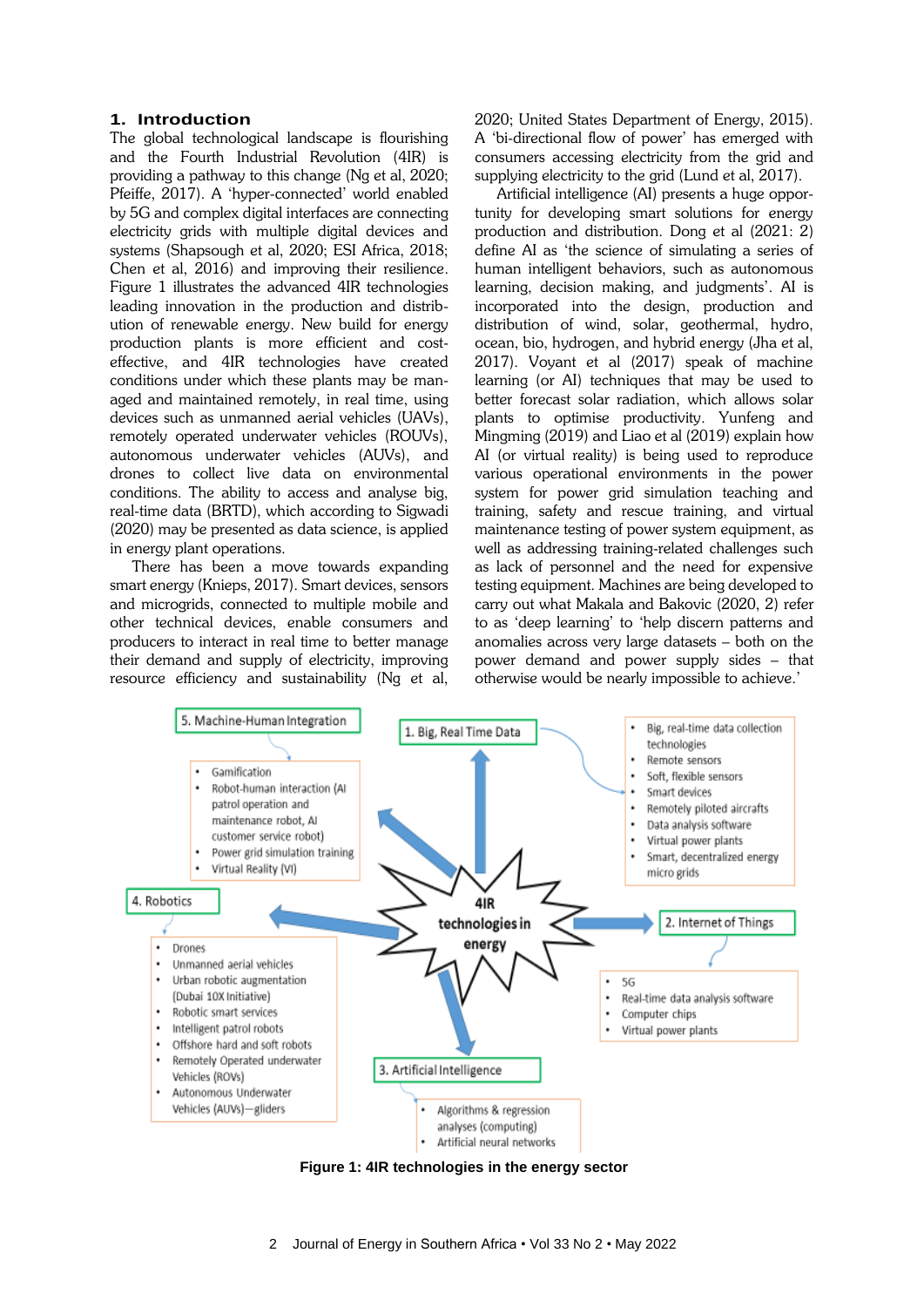Robotics, according to Lyu and Liu (2021: 2) 'is at the intersection of computer science and engineering, involving design, construction, oper-ation, and use of robots, increasingly adopted in the energy sector to reduce set-up time and cost and improve quality and productivity'. Intelligent patrol robots are used to patrol outdoor power substations remotely, detecting defects in equipment and machinery in real time (Yunfeng and Mingming, 2019).

Machine-human integration (MHI), referred to by Yunfeng and Mingming (2019) as machinehuman interaction, has developed from simple switches that used analogue systems to using computer systems to collect and analyse data at power terminals to dispatch this power within the grid, and to the use of voice to promote knowledge learning and transmission of data. Today, fifth generation MHI technology facilitates the friendly interaction between users and various systems with information tasks being exchanged between humans and various systems, such as computers and mechanical systems (Yunfeng and Mingming, 2019). Here, multi-sensor fusion technology is used as the interface for more intelligent interaction between staff and robots, initiated by robots themselves. The fifth generation of MHI, although still in the early stages of implementation, includes robot-human interaction, such as the AI power supply service robot, to integrate the 'basic abilities of speech recognition, dialogue management, realtime communication, image recognition, process automation and professional knowledge aggregation to 'understand customer demands, understand grid indicators, control power system business processes, issue command orders, transfer service information and remind abnormal behaviour' (Liu et al 2018 and Yin et al 2015, as cited by Yunfeng and Mingming, 2019: 3). MHI in energy may also be applied to gamification. Here, energy users interact with the energy system, through games such as Energy battle, that encourage households to take cogniscence of their behaviour towards energy consumption and in turn change such behaviour to reduce their energy usage and associated costs as well as their carbon footprint (AlSkaif et al, 2018).

Germany, China, Australia, the Netherlands and Japan have implemented systemic changes, choosing to decentralise energy, using computer chips installed in individual households allowing these households to control their energy grid and distribution via the internet (Burger et al, 2020; Viétor et al, 2015; Kafle et al, 2016). Nigeria is researching how to integrate AI into the regression analyses of solar energy estimation studies and to apply artificial neural networks to develop timeseries data (Ozoegwu, 2018). India has identified the use of remotely piloted aircraft-based infrared

imaging for monitoring and analysing photovoltaic energy systems in less accessible locations (Rahaman et al, 2020). The German Energiewende policy is driving the expansion of renewable and decentralised energy systems (Kuittinen and Velte, 2018; German Federal Ministry of Economic Affairs and Energy, 2019). The co-ownership of German energy production facilities, enabled by a decentralised energy sector and rising demand-side management of energy resources by consumers, has promoted the development and use of renewable energy (Roth et al, 2018). China continues to drive Renewable Energy Technologies particularly in industrial regions, such as Jiangsu Province, facing bigger climate change challenges (Lin and Zhu, 2019). Through nationwide policy initiatives such as the Made in China 2025 strategy, the Chinese government is driving Renewable Energy Technologies through investments in 'smart manufacturing' (Wübbeke et al, 2016, 15). China is using virtual power plants that combine gas turbines, renewable energy units and flexible loads using advanced technologies and software (Liu et al, 2018).

Globally, there has been a shift towards using new technologies across most sectors. The energy sector is no different. Fourth Industrial Revolution technology in South Africa likewise offers opportunities for improving the production and distribution of renewables, whilst at the same time enabling the achievement of the United Nations Sustainable Development Goal 7 – referring to expanding access to 'modern' and 'sustainable' forms of energy (United Nations, 2020). The focus of research in energy over the past decade has predominantly been on expanding the capacity of the South African electricity public utility, Eskom, and not private sector partnerships. The result has been increased power failures and load-shedding (Joffe, 2012). The United States Energy Information Administration (cited by Urban, 2018) has calculated the economic loss of income in South Africa due to the energy crisis to be between USD 253 and USD 282 million. A centralised and highly monopolised energy industry, driven by Eskom, has concentrated risks and challenges incurred relating to energy production and distribution, especially for renewables. South Africa, as an industrial powerhouse in Africa, depends on energy efficiency for economic development and on making energy more sustainable in terms of being efficient, more reliable and integrated across the system with minimal detriment to the natural environment. What is not known is the extent to which the energy sector in the country has leveraged these 4IR technologies and whether technologies applied are improving levels of efficiency, reliability and sustainability in the South African context.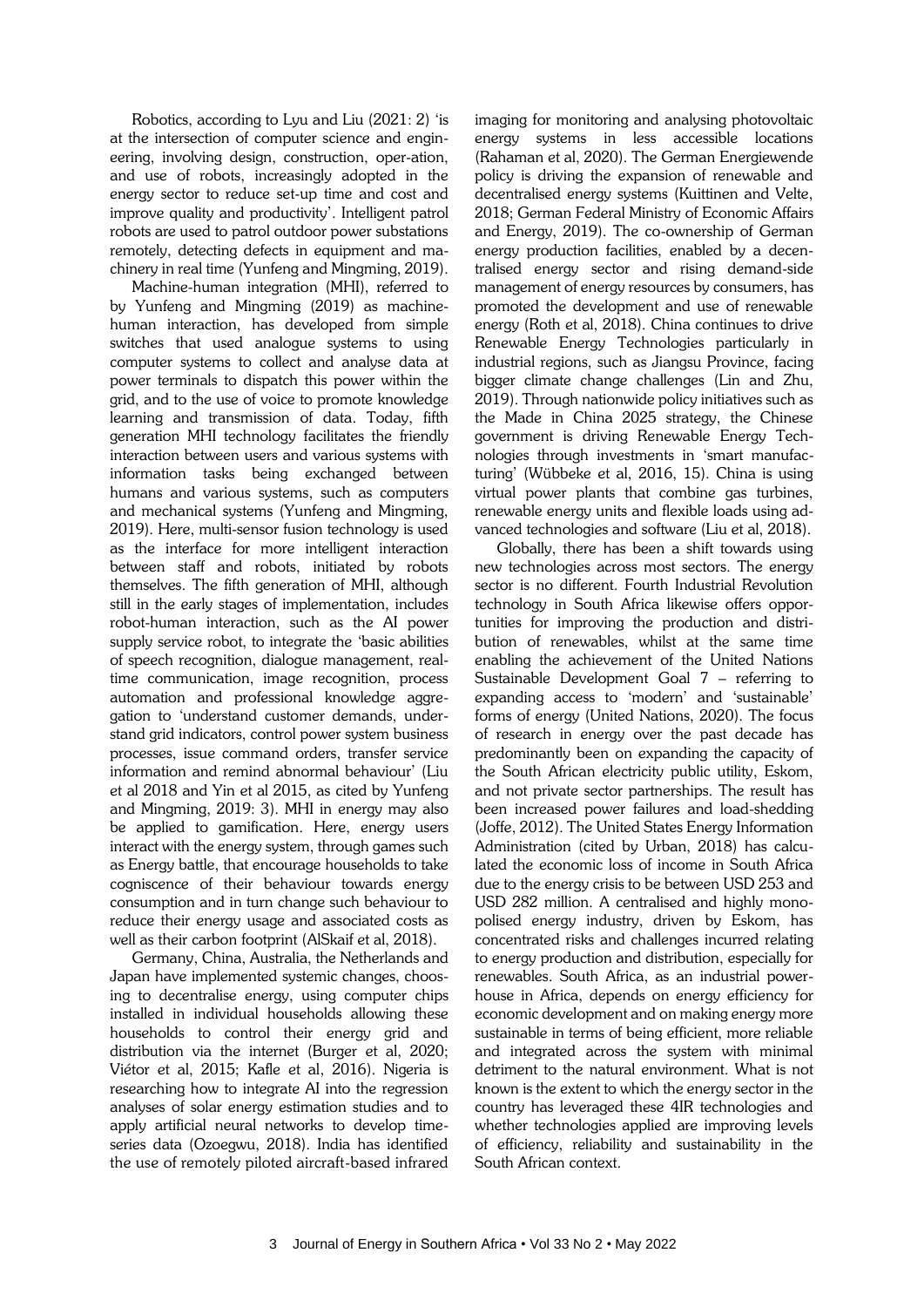In South Africa, industry leaders have studied the wider impacts of the 4IR on employment and society at large (O'Reilly et al, 2018; Aspen Institute, 2019). Central to this research was achieving a clearer understanding of whether countries are ready for the 4IR and what its socio-economic impact will be on society as we know it (Deloitte Insights, 2018; World Economic Forum, 2017). In addition to the effects of 4IR on the production and distribution of goods, research includes how curricula, as well as teaching and learning, need to change to incorporate the skills and knowledge needs of industry within the 4IR (Penprase, 2018; Stewart and Stanford, 2017; Chinese University of Hong Kong, 2020). To reiterate, this review does not focus on the education sector but on manufacturing in the energy industry. In addition to academic research, there have also been a number of studies conducted by institutions, such as the World Bank (2019), on how to harness the digital revolution to eradicate poverty in Africa. The argument presented is that digital technologies 'offer a chance to unlock new pathways for rapid economic growth, innovation, job creation, and access to services in Africa' (World Bank, 2019, 81).

A Scopus search for the years 2019-2021 yielded interesting results. A search on '4IR+ South+ Africa' brought up a total of 58 publications, but none referred to 4IR and the energy sector. A search on '4IR+technologies+South+Africa' presented 33 publications. These referred to the impact of 4IR on certain sectors including education (Pretorius and Kotze, 2021) and the future of the workplace (Scopus, 2021); O'Reilly et al, 2018; Aspen Institute, 2019). A refined search on '4IR+energy+South+ Africa yielded zero results. By searching for 'renewable+energy+technology', a total of 220 publications, from the past three years, were displayed. At a quick glance, these publications are centred on developments in particular types of renewable energy such as tidal (Sewnarain et al., 2020), solar (Obiora et al., 2020) and wind (Neshat et al., 2021); the creation of hybrid energy systems; access to energy (Monyei and Akpeji, 2020); decentralisation of the energy system in the country and using individual technologies such as solarvoltaics in specific sectors such as agriculture (Obiora et al., 2020). This Scopus search, then, suggests that there is little research on using a range of 4IR technologies across the energy sector in South Africa.

As the global energy sector steers its way through 4IR, it is critical to examine how renewable energy companies apply 4IR technologies. Research behind this paper examined this relationship by exploring the applicability of 4IR technologies in the energy sector in Germany, China and South Africa. It investigated what renewable energy companies understand by 4IR, and the contribution that the

application of such technologies make towards their companies becoming more efficient, reliable, and integrated.

### **2. Methodology**

A quantitative research design was applied, surveying 26 German, Chinese and South African energy companies, online. The analysis was carried out through the Statistical Package for the Social Sciences, using the Cronbach Alpha test, frequencies and descriptives, and the Kruskal-Wallis test. The data collected was all validated. It was Cronbach Alpha tested for internal consistency – in other words, whether the variables (different 4IR technologies) are all measuring the same underlying construct identified in each question, these being, the importance of these technologies to the global economic sector (GES), the importance of using 4IR technologies within individual companies, and the levels of efficiency, reliablility and integration of 4IR technologies within companies. An ordinal, Likert scale was used to test respondents' perceptions of the different sections – with 1 being the most important and 7 the least important. A descriptive statistical analysis was the first step in the data analysis process. The nature of the variables used in the survey was explored through an assessment of the response frequencies, percentages and means. This provided details on how respondents perceived different 4IR technologies and what the average, overall view was concerning these technologies. A clear set of descriptors of 4IR technology was used. The 4IR descriptors were: the interactions between human and machines (MHI) to improve productivity in industry; creating technology to connect globally; developing and using AI in industry; developing other, new technologies to improve efficiencies; all of these; and none of these. Respondents ticked the appropriate descriptor box based on the one which was best aligned with their understanding of 4IR. The Kruskal-Wallis test was used to test for countryspecific similarities and differences in the measured importance of using 4IR technologies within the GES and companies themselves. The test was based on the country in which each company was located.

## *2.1 Sampling techniques*

Using purposive sampling, of the 26 companies surveyed and compared, nine were Chinese (five of them based in South Africa and the other four in China), eight German (all based in Germany), and the remaining nine South African, situated across the country. The German and Chinese companies were selected based on their leading role in using 4IR technologies and their prioritisation of expanding digital renewable energy solutions in their countries. South Africa was chosen because of the gap in the literature on whether and how 4IR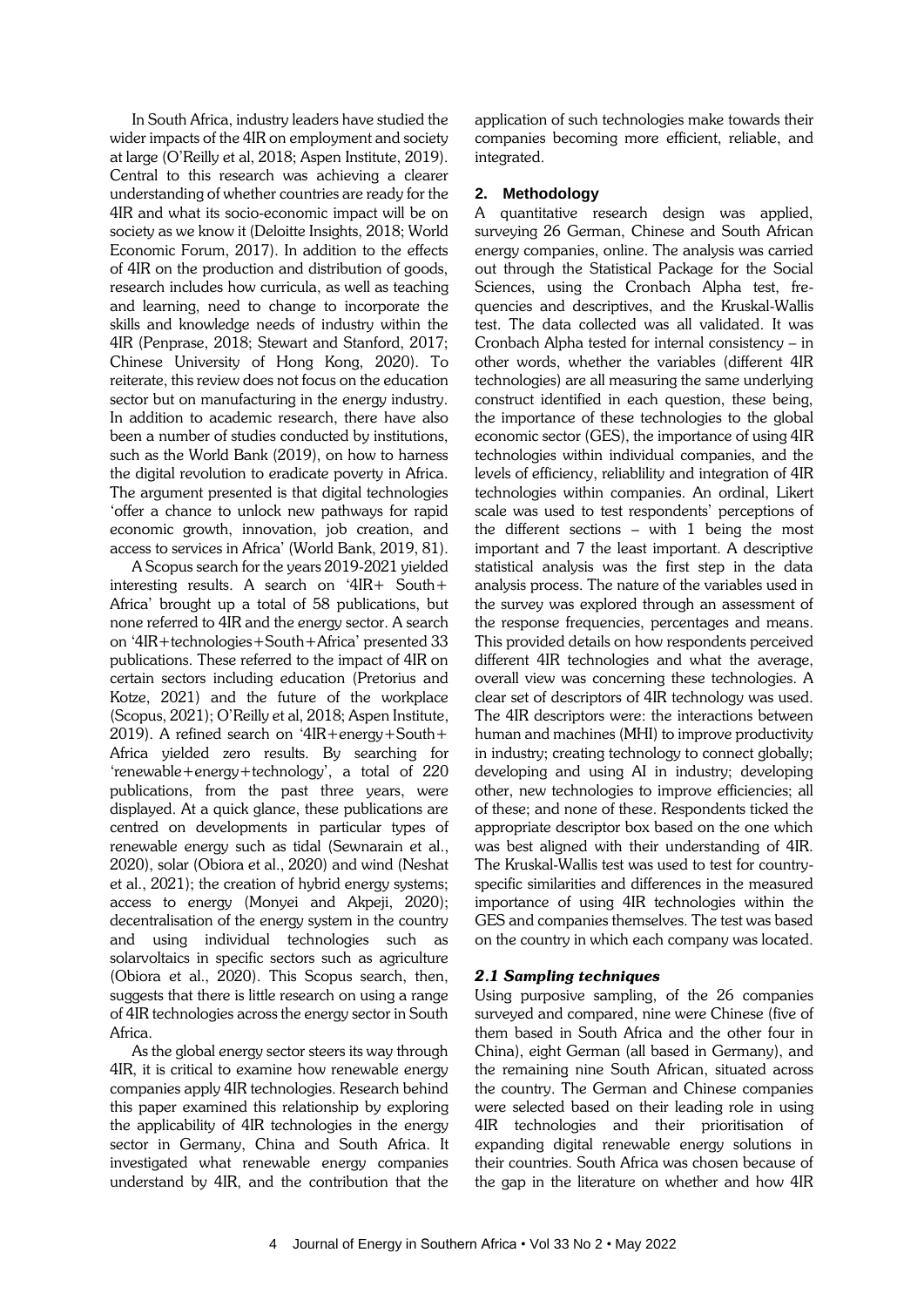technologies are being applied across the energy sector and the impact of these technologies on enhancing efficiency in the energy system.

Germany has been a 'highly industrialised, pioneer of Industry 4.0' (Beier et al., 2017, 227). Industry 4.0 has affirmed its commitment, at all levels of society, business, unions and government, toward promoting digitisation as a socio-economic growth discourse that is driven nationally. Its strong participatory and cooperative links with business, civil society and unions, a defining feature of the German industrial model, make it very different from most other leading and emerging economies such as the United States and China (Schroeder, 2016). Germany was selected as a research subject for several reasons. There are ideological, policybased, similarities between the participatory nature of Industry 4.0 and the social compact envisaged for South Africa in its National Development Plan (Presidency of South Africa, 2012); historical ties exist (South African-German Energy Partnership Secretariat, 2018); and interest has grown in the way the German energy sector is constituted – highly decentralised, driven by local municipalities, displaying a mix of private and public sustainable energy provision (Viétor et al., 2015; Beerman and Tews, 2017; Burger et al., 2020; South African Local Government Association, 2018; all priorities highlighted in the 2019 Integrated Resource Plan (South African Department of Mineral Resources and Energy, 2019). Local firms and leaders are driving renewable energy developments through 'regional spillovers' (Horbach et al., 2018: 404).

The selection of China in this study was also carefully considered. The Made in China 2025 strategy (Wübbeke et al, 2016) exemplifies China's remarkable strides in becoming a leader of the 4IR in sectors including new and renewable energy, with expanded efforts to develop 'intelligent manufacturing' (Institute for Security & Development Policy, 2018, 1). Already China is a leading, global manufacturer, exporter and installer of renewable, clean energy technologies, with plans to produce 80% of these technologies in China by 2025 (Wübbeke et al, 2016). There are valuable lessons to be learnt from China. Bilateral relations between South Africa and China are expanding through developments such as coal-fired energy plants in the Waterberg (Limpopo Economic Development Agency, 2019). Such relations may provide future spill-overs for renewable energy relations.

#### *2.2 Data collection methods*

The next part of the data collection process was the online sourcing of company names, again using the Google search engine to find company websites. Environmental conditions brought about by the COVID-19 global pandemic meant that the most

efficient way to compile a list of companies and their details was via the internet, telephone calls to these companies, and word of mouth referrals. There were challenges experienced in communicating with the companies in Germany and China including communication challenges because of language differences. Access-related challenges emerged with these countries being identified as COVID-19 hotspots, resulting in an extensive economic shutdown. These circumstances all contributed to delays in the collection of survey data. As part of addressing these challenges, the offices of both the German and Chinese High Commissions in Johannesburg were contacted for assistance in providing the names of German and Chinese companies and for facilitating participation in the survey. Once translated into Chinese and German, the survey was sent to 56 energy companies, of which 26 responded.

#### **3. Results and discussion**

The findings are based on an overall positive submission rate of 47%, with 26 out of 55 companies responding positively to the survey. Again, the main reason for the sample size was the onset of the Covid-19 pandemic and the resultant poor response rate. Despite the smaller sample size, the data was considered reliable and statistically significant findings did emerge.

The reliability of the data was tested using the Cronbach alpha coefficient for each construct (Table 1), of which all are above the recommended value of 0.7 (Pallant, 2007), indicating the reliability of the data constructs.

| Table 1: Cronbach's alpha values of the data     |
|--------------------------------------------------|
| constructs (importance, efficiency, reliability, |
| and integration).                                |

| Constructs                                                | Cronbach's alpha<br>coefficient |
|-----------------------------------------------------------|---------------------------------|
| The importance of 4IR<br>technologies to the GES          | 0.73                            |
| The importance of using 4IR<br>technologies for companies | 0.80                            |
| The efficiency of 4IR<br>technologies within companies    | 0.70                            |
| The reliability of 4IR technologies<br>within companies   | 0.78                            |
| The integration of 4IR<br>technologies within companies   | 0.80                            |

#### *3.1 Descriptive statistical analysis*

Almost 65% of all respondents described the 4IR to be a combination of the above survey descriptors (all of these). No respondent ticked 'none,' implying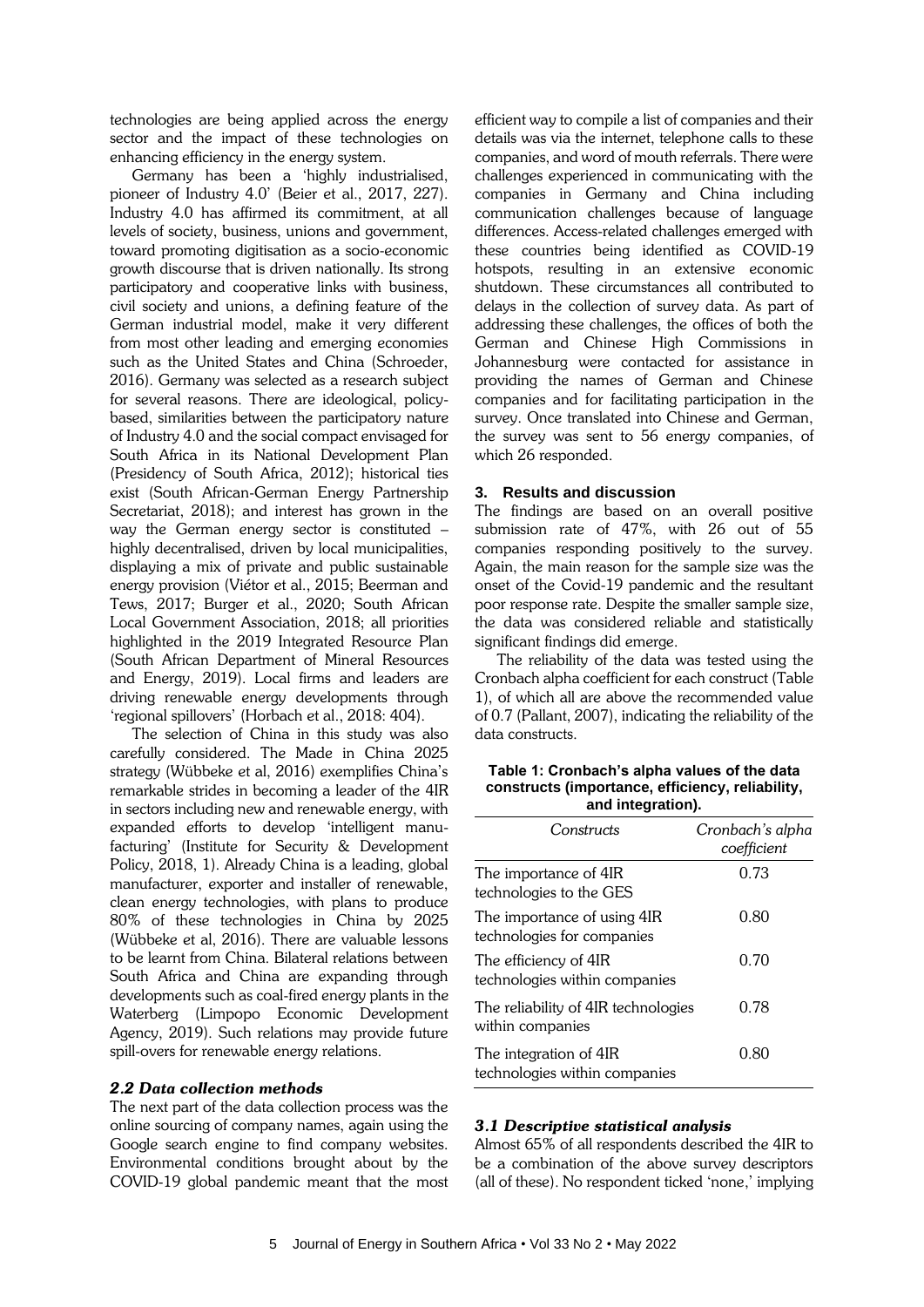the legitimacy of descriptors. Participants were then asked to indicate the level of importance of 4IR technologies, collectively, for the GES. The data was coded using a tick-box rating. Respondent percentages were used to break down the levels of importance of 4IR technologies in the GES (Figure 2). The degrees of importance varied, yet all respondents agreed that 4IR technologies were important. 73% ticked very important, 23% ticked important and only 4% selected somewhat important. There were no respondents who believed that 4IR technologies were not important, indicating the high value placed on the importance of technology in the GES.

#### **% RESPONDENTS**



**23%**



**Revolution technologies to the global energy sector.**

Technology categories were broken down into seven variables (Table 3). Three of the seven variables were tied to data access and usage. The remaining four comprised AI, ROB, MHI and the IoT. Participants were requested to rank each technology variable on a Likert scale of 1-7, with 1 being the most and 7 the least important to the GES. The results showed that, instead of ranking technologies, respondents chose to rate each one. As such, the analysis of the ranking questions drew on calculated means and standard deviations. In Table 2, mean ranks all fell below 4, implying that, using the 1–7 ranking scale, all described technologies were considered important to the GES. RTD was ranked as most important to the GES. The survey results pointed to fundamental influencers of this result as being the development of drones and UAVs, rapid advancements of faster and more reliable mobile networks, and the creation of huge data storage facilities in the cloud. The importance of ROB and MHI was considered far less important, with means of 3.96 and 3.65, respectively. Further research needs to establish why this may be the case.

There were two, key high-level conclusions linked to the global energy sector. The first was consistency in how respondents interpreted 4IR, with all describing it as one or a combination of interactions between machines and humans to improve productivity in industry; creating technology to connect globally; developing and using AI in the industry; developing other, new technologies to improve efficiencies. The global importance of 4IR technologies was clearly articulated. Secondly, leading in importance were the technologies providing access to real-time data (RTD), possibly influenced by the expansive use of drones, AUVs and ROVs in the sector. ROB and MHI fared the least in their importance to the GES. Interviews with experts in the sector will be important for determining why this may be the case.

The survey then referred to individual companies and their involvement with 4IR technologies. Respondents rated their company's involvement in the 4IR, in totality (Figure 3). Interestingly, most companies (85%) were confident about such participation, suggesting that the majority felt connected to the 4IR. 8% were unsure, whilst 8% believed that they were not participating at all in 4IR. If 85% of companies felt that they were a part of the 4IR, what were the reasons provided for the remaining companies that considered themselves to not be part of the 4IR? Data collected showed that the reasons were not that these companies had not heard of 4IR technologies but, rather, that the technologies were too expensive.

**Table 2: Ranking the importance of each Fourth Industrial Revolution technology in the global energy sector**

| Importance to<br>the GES of: | Big data | Real-<br>time<br>data | Big real-<br>time data<br>analysis | Artificial<br>intelligence | Robo-<br>tics | Machine-<br>human<br>integration | Internet of<br>things |
|------------------------------|----------|-----------------------|------------------------------------|----------------------------|---------------|----------------------------------|-----------------------|
| Mean rank                    | 2.50     | 2.00                  | 2.12                               | 2.81                       | 3.96          | 3.65                             | 2.42                  |
| Std deviation                | 1.273    | 1.575                 | 1.306                              | 1.575                      | 2.236         | 1.896                            | 1.501                 |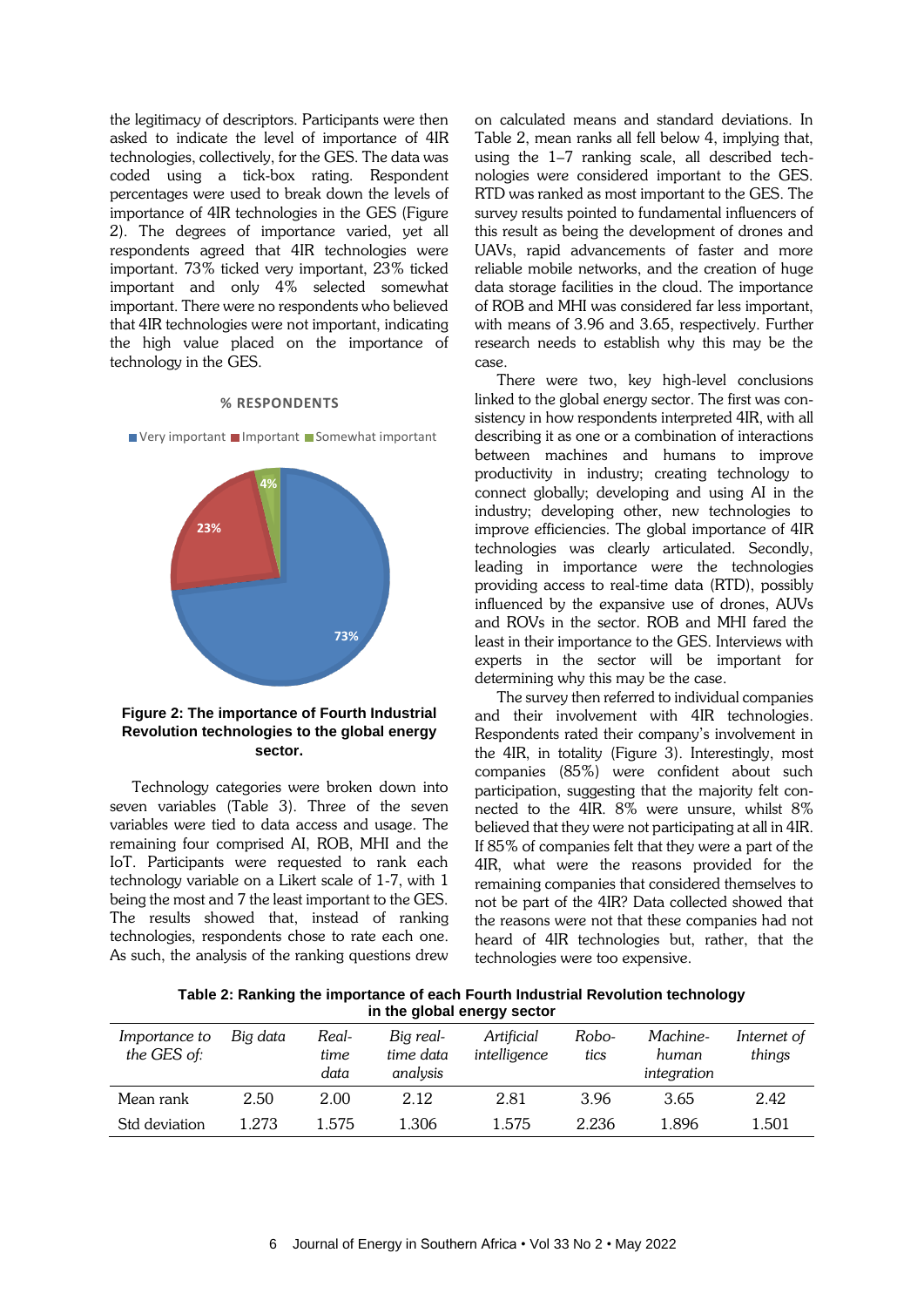

**Figure 3: Company participation in the Fourth Industrial Revolution.**

Once the respondents had rated their company's involvement in 4IR, they went on to describe their company's usage of these technologies. Descriptors ranged from no use of 4IR technologies, partial use, good use, very good use, and pioneer or leader of 4IR technologies development. Half (50%) of the respondents described their company usage as 'very good' or 'good,' whilst a third were more modest, with a rating of 'fair or partial.' Only one company believed they were a 'pioneer' or 'leader' in the development of 4IR technologies, despite their country of origin. The pioneer identified was a South African energy company.

Respondents were asked to name specific 4IR technologies they used. Some referred to distinct names. Others were non-specific, broadly categorising the technologies into whether they could best be described as tools enabling the collection of BRTD, the analysis of BRTD, the IoT, AI, ROB and MHI. All responses, specific and non-specific, were then clustered according to these category descriptives. Specific technologies referred to included: remote-controlled drones, uncrewed aerial vehicle (UAV) inspection technology, smart thermal and infrared sensors, microcontrollers (MCUs), digital signal controllers (DSCs) and advanced computer chip technology. Drones for thermal capturing use special, thermal and infrared sensors to capture invisible temperature and other climate data. UAVs also use drones equipped with infrared and thermal sensors to inspect energy infrastructure and capture various geographical information. The latter comprises relief data of land and climatic conditions such as temperature, wind

speed, rainfall, etc. The data are then used to create 3D models and maps that provide important information for new, energy production site planning and current site management. It is accepted that technologies such as UAVs and robots are not new, but,the way in which they are being used is different and they offer a greater range of capabilities than general purpose technologies. UAVs and robots have been repurposed to collect large amounts of RTD that are transferred rapidly using 5G networks, to mobile devices and sophisticated computers that use complex algorithms to analyse the data in ways that are more accurate and therefore reliable.

The IoT is about connecting and integrating multiple smart devices and users across the globe through the internet. Examples of IoT identified by the survey respondents were  $5<sup>th</sup>$  generation mobile networking technology (5G) to transfer bigger quantities of data to a range of smart, digital devices (mobile phones, smart meters, smart grids, virtual power plants and smart, remote environmental sensors). It must be noted that access to 5G is still limited, particularly in rural areas of South Africa, and this presents an imbalance in terms of who benefits from 4IR technologies such as the IoT (facilitated by 5G). That said, Jordaan et al. (2019: 12) indicate that, although 5G 'applications pose a series of challenges including practical implementation, cost of implementation, and stakeholder and citizen commitment among others, the benefits that smart cities offer for the South African context, like smart resource management, energy efficiency, long term cost saving, improved services, etc. will definitely out-weigh the challenges.'

Devices such as smart meters transmit data between consumers and suppliers in real time. Consumers themselves can measure their consumption of energy in real time. Energy suppliers can also use smart meters to monitor energy consumption patterns, adjust supply accordingly and subsequently draw an energy billing system that is more accurate and efficient. Smart sensors that are connected through the IoT are used to collect operational data relating to a particular energy plant to monitor operations and where necessary carry out maintenance remotely.

BRTD analysis incorporates implementing intelligent information control and management systems, including grid management systems, remote monitoring and control systems, building information management systems, supervisory control and data acquisition systems, intelligent monitoring and controlling photovoltaic systems, and other advanced software tools to analyse large quantities of data as it comes in live time. Such tools are used for managing and supervising process operations remotely and in real time. Detailed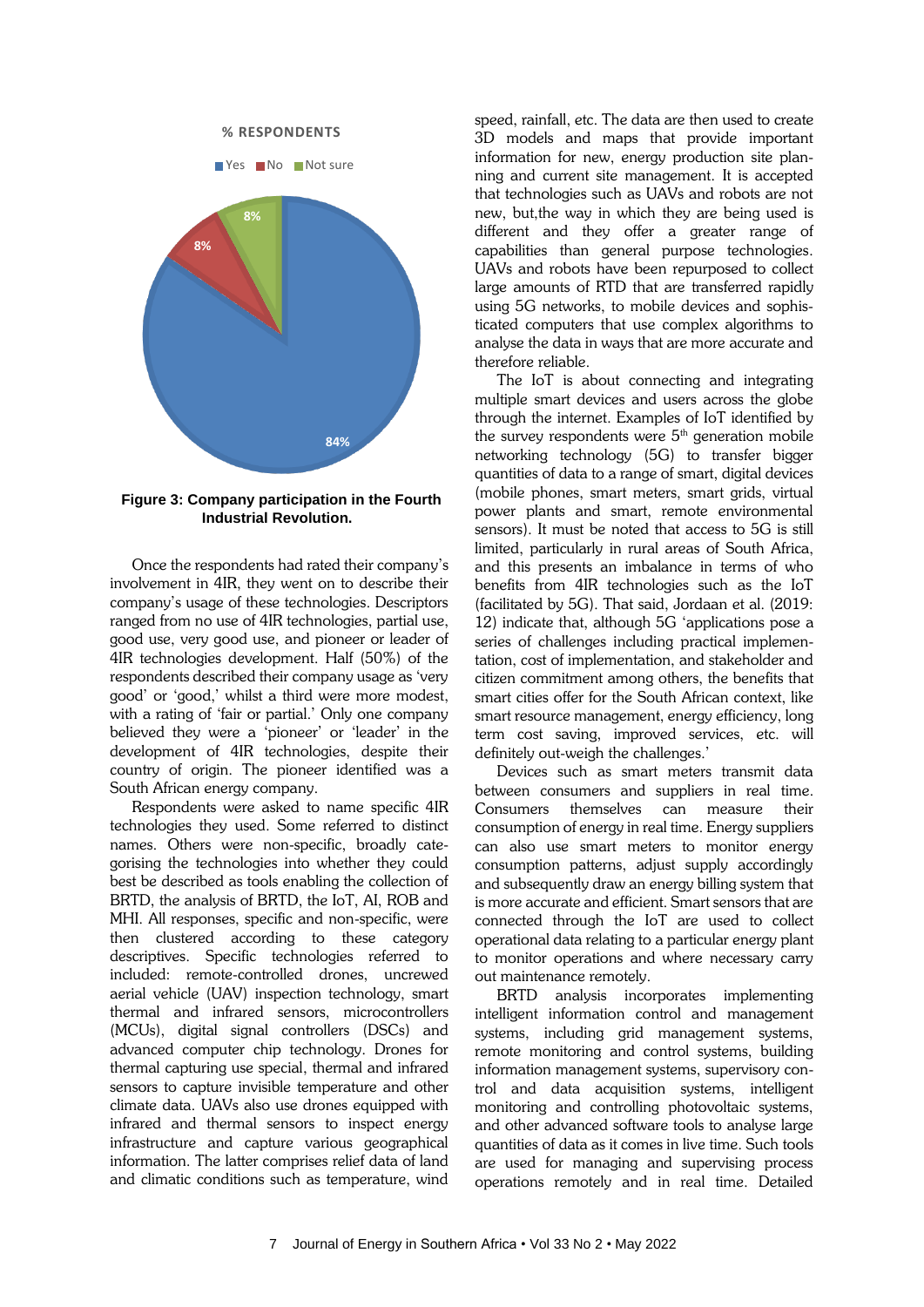images of energy site infrastructure are assessed when addressing maintenance-related matters for the plant.

AI is associated with respondent references to using smart machines (that enable clean energy solutions), algorithms and algorithmic trading systems (where computers conduct complicated, online, electricity trading activities, at much faster speeds, based on live energy market data and without human intervention) and, of course, virtual power plants. Virtual power plants are used to relieve the electricity load on the grid by enabling the distribution of excess power generated during off-peak load times to individuals during periods of high demand. Excess electricity may then be traded, algorithmically, on the energy exchange system. Five of the 22 referenced technologies referred to the use of AI, one to algorithmic trading and two to running plants virtually.

ROB is referred to twice without listing any technology names. South African firms surveyed are not using ROB in their operations. The two firms that are using ROB are from China and Germany. MHI-augmented reality using MHI that combines machine and human intelligence, was only mentioned by one respondent. Again, no technology names were provided. Like ROB, technologies enabling MHI are used even less.

A glance at the number of times certain technologies and technology groupings were named suggest a clear disparity between using technologies presented in categories one to four, focusing on accessing, storing, transferring and analysing BRTD and the technologies that drew on AI, ROB and MHI. Most of companies use 4IR technologies to collect and access plant data remotely, using drones and the IoT, and then analyse them using various data management systems. MHI appeared as an uncharted territory in energy, with one German company reporting to be using it. Further investigation is needed. ROB are also minimally applied in China and Germany. None of the South African firms are using ROB in the production and distribution of energy. The 4IR technologies recognised by South African firms all related to the collection, access and analysis of big, real-time data. Algorithmic trading stands out as underutilised, and the development of virtual power plants poor, with only two German companies adopting this.

According to respondents, most of these used technologies originated in the United States, Europe (predominantly Germany) and China. Yet, the German and Chinese companies interviewed indicated that they were not involved in the production and development of these technologies. So, a question that remains is why this may be the case, and which types of companies are producing these technologies in Germany and China (for example, is this a function of company size?).

Table 3 shows how respondents rated the level of company usage for each category of non-specific technology, from 1 being the most and 7 the least used. Calculated frequencies show that half of all respondents felt that using technology facilitating access to BD was of high importance. And those enabling access to real-time, live data was valued even more – in fact, the most. Rating levels 1 and 2 taken together, for the same technologies, equated to 78% of total respondents. The IoT, as the enabler of data access, also showed high levels of importance with 62% of participants scoring this 1 or 2. The inverse is true for AI, MHI and ROB. ROB was viewed by firms as being the least important to use.

Calculated means in Table 4 display the ranking for each variable. Access to BRTD, with a lower mean of 2.50, is ranked the highest in terms of the importance of using these technologies in the surveyed companies. The use of ROB, with the highest mean of 4.73, is ranked the lowest for its importance in the companies, followed by using of MHI (mean = 4.50) and AI (mean = 3.69). This mirrors the global scenario described previously in the paper.

**Table 3: Respondent ratings of the level of usage for each criterion (non-specific technology) in their company.**

| Variables         | Most<br>important | 2    | 3    | 4    | 5    | 6    | Least important |
|-------------------|-------------------|------|------|------|------|------|-----------------|
| BD(%)             | 19.2              | 30.8 | 7.7  | 15.4 | 11.5 | 7.7  | 7.7             |
| $RTD(\%)$         | 38.5              | 38.5 | 0.0  | 3.8  | 7.7  | 0.0  | 11.5            |
| BRTD analysis (%) | 19.2              | 26.9 | 23.1 | 19.2 | 7.7  | 0.0  | 3.8             |
| AI $(\%)$         | 3.8               | 34.6 | 19.2 | 3.8  | 19.2 | 7.7  | 11.5            |
| $ROB (\%)$        | 15.4              | 3.8  | 15.4 | 7.7  | 3.8  | 23.1 | 30.8            |
| MHI $(\%)$        | 0.0               | 23.1 | 15.4 | 7.7  | 7.7  | 34.6 | 11.5            |
| IOT $(\%)$        | 23.1              | 38.5 | 15.4 | 0.0  | 3.8  | 7.7  | 11.5            |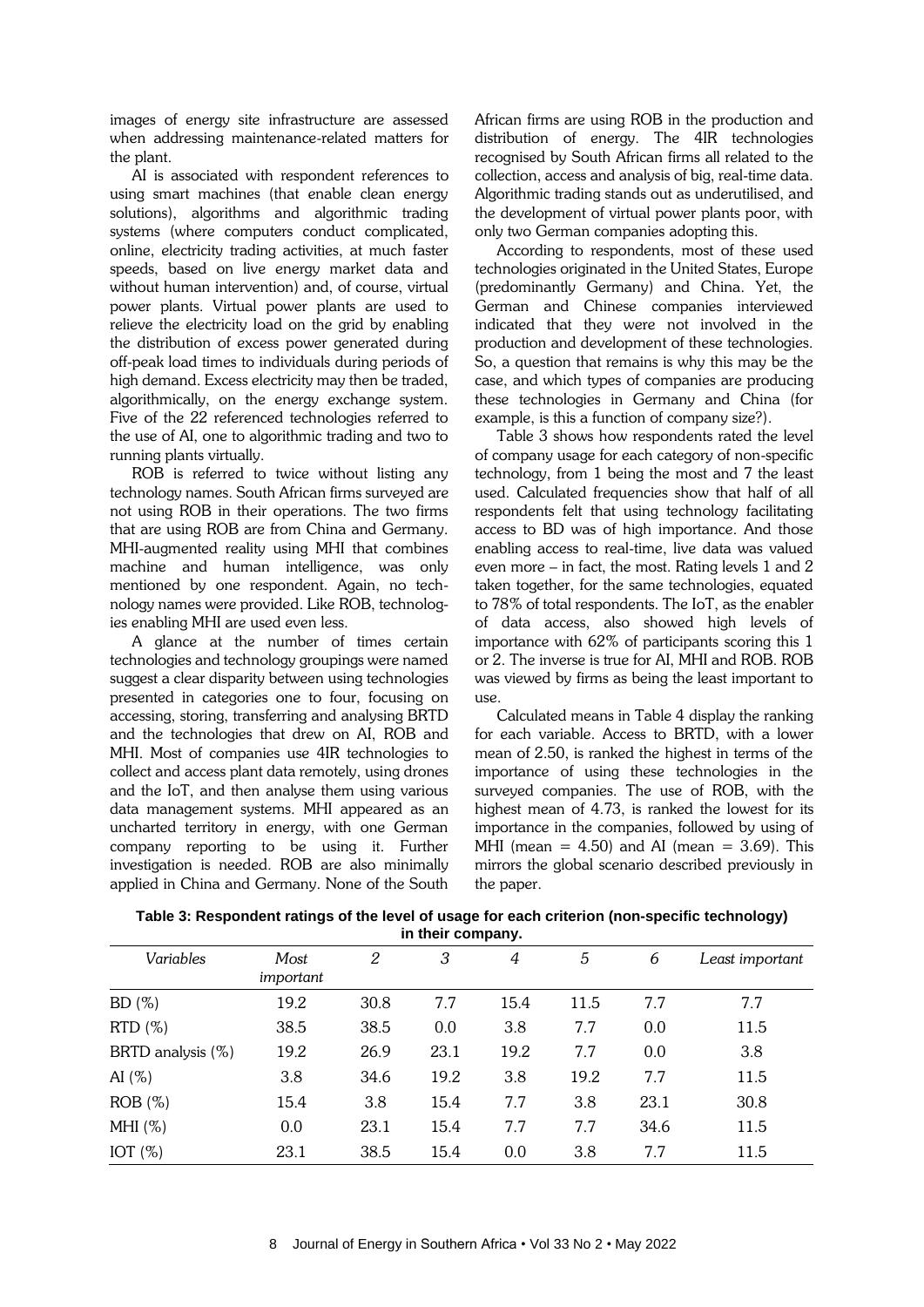| Using:         | Big data | Real-time<br>data | Big real-time<br>data analysis                                      | Artificial<br>intelligence | Robotics | Machine-<br>human<br>integration | Internet of<br>things |
|----------------|----------|-------------------|---------------------------------------------------------------------|----------------------------|----------|----------------------------------|-----------------------|
| Mean           | 3.23     | 2.50              | 2.85                                                                | 3.69                       | 4.73     | 4.50                             | 2.92                  |
| Std. deviation | 1.92     | 2.00              | 1.49                                                                | 1.87                       | 2.25     | 1.86                             | 2.04                  |
|                |          |                   | Table 5: Ranking the efficiency levels of company 4IR technologies. |                            |          |                                  |                       |

**Table 4: Importance of companies using Fourth Industrial Revolution technologies.**

|                | Table 5: Ranking the efficiency levels of company 4IR technologies. |                                |                            |                              |                       |
|----------------|---------------------------------------------------------------------|--------------------------------|----------------------------|------------------------------|-----------------------|
| Efficiency of: | Big real-time<br>data                                               | Big real-time data<br>analysis | Artificial<br>intelligence | Machine-human<br>integration | Internet of<br>things |
| Mean           | 1.73                                                                | 1.54                           | 2.16                       | 2.20                         | 1.80                  |
| Std. deviation | 0.667                                                               | 0.582                          | 0.624                      | 0.645                        | 0.577                 |

**Table 6: Respondent ratings of the level of reliability for each criterion (non-specific technology) in their company.**

|                | Reliability of: Big real-time<br>data | Big real-time data<br>analysis | Artificial<br>intelligence | integration | Machine-human Internet of things |
|----------------|---------------------------------------|--------------------------------|----------------------------|-------------|----------------------------------|
| Mean           | 1.65                                  | 1.42                           | 2.16                       | 2.16        | 1.88                             |
| Std. deviation | 0.63                                  | 0.50                           | 0.80                       | 0.75        | 0.67                             |

**Table 7: Respondent ratings of the level of integration for each criterion (non-specific technology) in their company.**

| Integrating:   | Big real-time<br>data | Big real-time data<br>analysis | Artificial<br>intelligence | Machine-human<br>integration | Internet of<br>things |
|----------------|-----------------------|--------------------------------|----------------------------|------------------------------|-----------------------|
| Mean           | 1.96                  | 1.84                           | 2.33                       | 2.33                         | 2.08                  |
| Std. deviation | 0.45                  | 0.47                           | 0.64                       | 0.56                         | 0.58                  |

After ranking the importance of using different 4IR technologies in their companies. respondents had to consider how efficient they believed the technologies to be (Table 5). Technologies that enabled the analysis of real-time data collected by companies were seen to be the most efficient (mean  $= 1.54$ ) as this is about how firms can use live data. This can only happen if firms have the tools to collect BRTD (with data access awarded a mean of 1.73) and the IoT that connects both processes together (mean  $= 1.80$ ).

The technology variables were ranked according to their reliability (Table 6). The rankings were similar to those representing efficiency. Technologies used for analysing real time data were again considered the best in terms of being reliable (mean  $=$ 1.42). With a mean of 1.65. technologies used to

The importance of using 4IR technologies within energy companies and their contribution to efficiency, reliability and integration were all similarly ranked and clear patterns emerged. Technologies enabling access to BRTD and the processing and analysis of such data were valued the most with respect to all contributing to perceived importance, levels of efficiency, reliability, and ability to be access such data ranked second. AI and technologies integrating machine and human learning held the lowest rank, with a mean of 2.16 for both variables, with the vast majority of respondents rating their reliability as poor. All respondents commended the reliability of data analysis technologies.

The level of integration of each variable within the sampled companies is ranked in Table 7. The integration of data analysis technologies outranks other technologies, with a mean of 1.84. Levels of integration of technologies used for accessing data and connecting multiple devices through the internet (IoT) are ranked second and third. The least integrated of all technologies identified were those using AI and the combining of machine-human intelligence (mean = 2.33).

integrated across the energy system. Of course, any analysis of such data will first and foremost require the IoT to store data and enable its transmission to multiple mobile and other devices in real-time. As such, the importance of this IoT was ranked third. ROB was recognised as least important for use by companies. AI and MHI were seen to be profoundly less reliable, efficient and integrated within the sur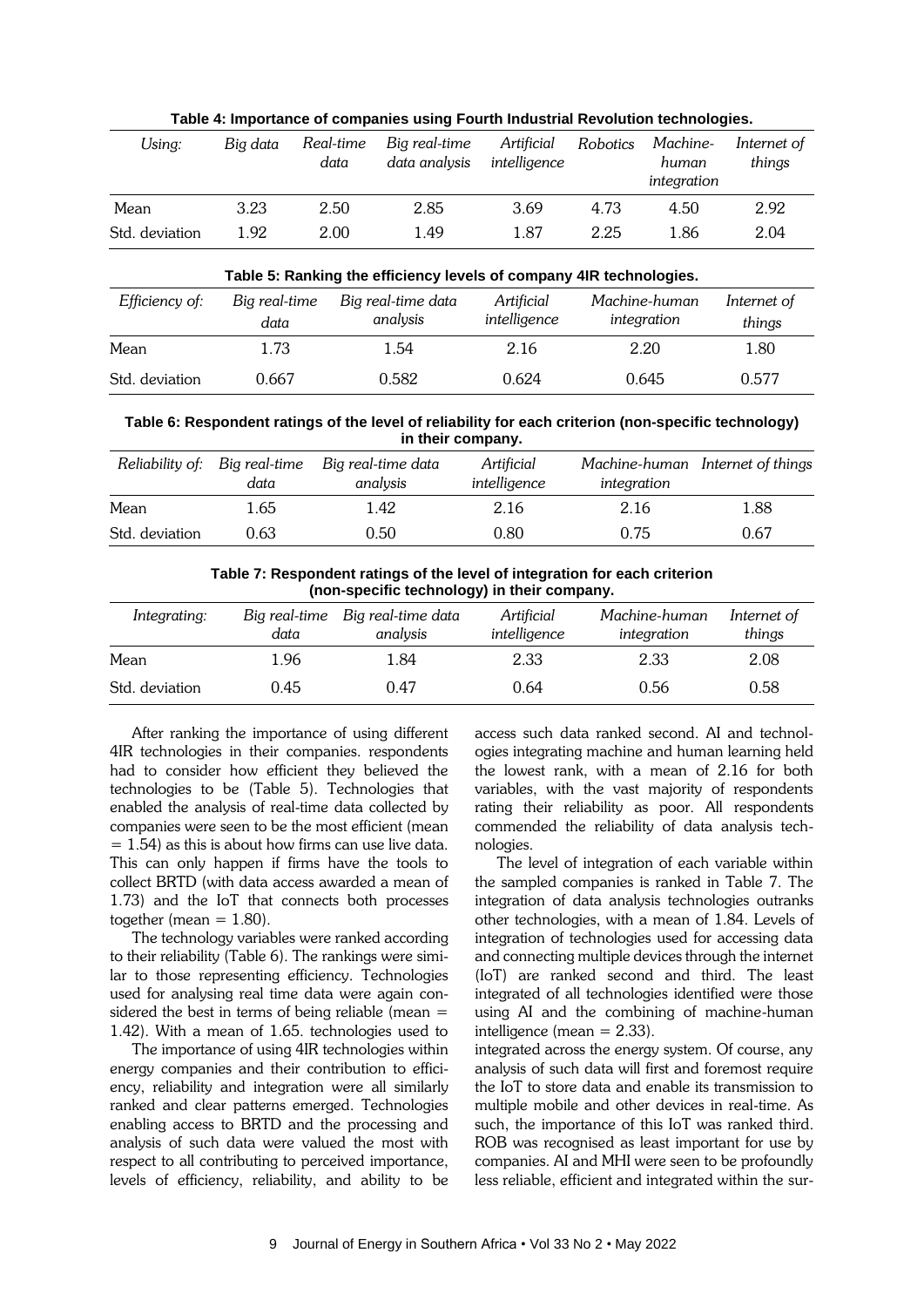surveyed firms. For the GES, the importance of these technologies was the most poorly ranked.

#### *3.2 Country analysis*

China rated the importance of 4IR technologies to the GES as being higher than South Africa and Germany, with a mean of 2.6 (Table 8). South Africa and Germany had similar mean values for this construct. China also rated the importance of using 4IR technologies in their companies higher than both Germany and South Africa,. The means for Germany and South Africa were, again, much higher (3.9 and 4.4), indicating that they ranked these technologies as less important within their companies. Variances in the mean for the other 4IR technologies variables were minimal, indicating minimal country-level differences.

The Kruskal-Wallis and Mann-Whitney tests were used to assess country-specific differences in the survey data collected. As shown in Table 9, the data analysis calculated a statistically significant difference in the respondents' perceptions for two constructs. The first was in response to their perceived importance of 4IR technologies to the global energy sector. The p-value of 0.002 for this construct was lower than the recognised p-value of 0.05 required for statistical significance.

Secondly, there was a statistically significant difference in the responses of China, Germany and South Africa towards the perceived importance of using 4IR technologies within companies, with pvalue = 0.005. Variables measuring efficiency, reliability and integration between countries were not statistically significant as each of the p-values were larger than 0.05 and so are excluded from the analysis (Table 9).

The Mann-Whitney test was used for post-hoc testing. This test was used to identify in which pair

|                       |                                                           | $\boldsymbol{N}$ | Mean       |             | Std. deviation |
|-----------------------|-----------------------------------------------------------|------------------|------------|-------------|----------------|
| Importance to GES     | China                                                     | 9                | 1.8        |             | 0.5            |
|                       | Germany                                                   | 9                | 3.1        |             | 0.9            |
|                       | South Africa                                              | 8                | 3.4        |             | 0.8            |
|                       | Total                                                     | 26               | 2.8        |             | 1.0            |
| Use                   | China                                                     | 9                | 2.6        |             | 1.4            |
|                       | Germany                                                   | 9                | 3.9        |             | 0.9            |
|                       | South Africa                                              | 8                | 4.4        |             | 1.0            |
|                       | Total                                                     | 26               | 3.6        |             | 1.3            |
| Efficiency            | China                                                     | 9                | 1.8        |             | 0.3            |
|                       | Germany                                                   | 9                | 1.9        |             | 0.4            |
|                       | South Africa                                              | 8                | 1.9        |             | 0.5            |
|                       | Total                                                     | 26               | 1.9        |             | 0.4            |
| Reliability           | China                                                     | 9                | 1.8        |             | 0.6            |
|                       | Germany                                                   | 9                | 1.9        |             | 0.3            |
|                       | South Africa                                              | 8                | 1.9        |             | 0.5            |
|                       | Total                                                     | 26               | 1.8        |             | 0.5            |
| Integration           | China                                                     | 8                | 2.1        |             | 0.3            |
|                       | Germany                                                   | 9                | 2.2        |             | 0.3            |
|                       | South Africa                                              | 8                | 2.1        |             | 0.6            |
|                       | Total                                                     | 25               | 2.1        |             | 0.4            |
|                       | Table 9: Statistical significance of country differences. |                  |            |             |                |
| Mean descriptives     | Importance to GES                                         | Use              | Efficiency | Reliability | Integration    |
| Kruskal-Wallis H      | 12.13                                                     | 10.71            | 0.08       | 0.03        | 0.39           |
| Asymp. sig. (p-value) | 0.002                                                     | 0.005            | 0.960      | 0.986       | 0.823          |

**Table 8: Kruskal-Wallis Test.**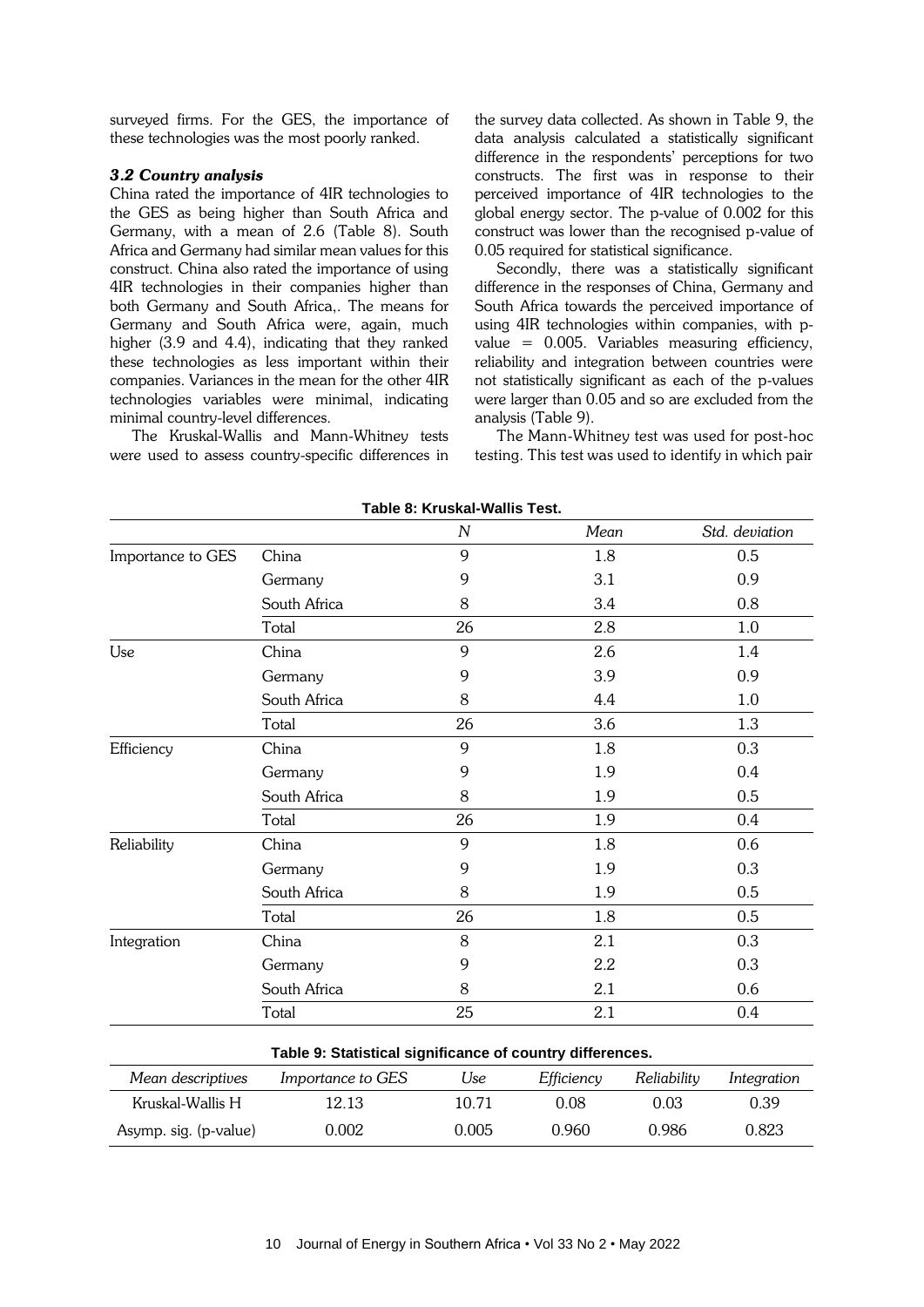|                                  | Table 10: Mann-Whitney Test Statistics (China and Germany).        |       |
|----------------------------------|--------------------------------------------------------------------|-------|
|                                  | Importance to GES                                                  | Use   |
| Mann-Whitney U                   | 11.50                                                              | 11.50 |
| Asymp. sig. (2-tailed) (p-value) | 0.01                                                               | 0.01  |
|                                  | Table 11: Mann-Whitney Test Statistics (China and South Africa).   |       |
|                                  | <i>Importance to GES</i>                                           | Use   |
| Mann-Whitney U                   | 3.00                                                               | 7.50  |
| Asymp. sig. (2-tailed) (p-value) | 0.00                                                               | 0.01  |
|                                  | Table 12: Mann-Whitney Test Statistics (South Africa and Germany). |       |
|                                  | Importance to GES                                                  | Use   |
| Mann-Whitney U                   | 29.50                                                              | 21.50 |
| Asymp. sig. (2-tailed) (p-value) | 0.50                                                               | 0.16  |
|                                  |                                                                    |       |

**Table 10: Mann-Whitney Test Statistics (China and Germany).**

of countries the above differences lay. The p-values indicated in Tables 11 and 12 are lower than 0.05 for both the China/Germany pair (0.01) and the China-South Africa pair (0.00) for both descriptor constructs. There are significant differences between China on the one end and Germany and South Africa on the other (with a p-value of 0.50 in Table 12). In both cases, China has amplified the importance of 4IR technologies in energy globally and at the company level. The results of the Mann-Whitney test also point to significant differences between China, on the one end, and Germany and South Africa (Table 12) on the other. In both cases, China has amplified the importance of 4IR technologies in energy globally and within their companies. What remains uncertain, again, is why this is the case.

Variances in the variables measuring the efficiency, reliability and integration of 4IR technologies were minimal and of no statistical significance, and therefore excluded.

In summary, and despite China placing a higher value on the importance of 4IR technologies within Chinese energy firms, there was still a complete recognition of the importance of 4IR technologies by all of the surveyed companies. In fact, 85% of these companies believed themselves to be a part of the 4IR, although in the context of users and not pioneers of these technologies. When ranked according to how important it is to access and use 4IR technologies in energy, particularly for adding to the reliability, sustianability, and interconnectedness of the sector, access to BRTD dominated.

## **4. Limitations of the study**

A key limitation impacting the study was the challenges experienced during the data collection stage. All data were collected during 2020, when the effects of the Covid-19 pandemic in China, Germany and South Africa peaked. Economic lockdowns further reduced the number of responses received, resulting in a smaller than expected sample size. Despite this, the surveys were conducted online and the data findings and analysis concluded are considered statistically reliable. The second occurrence worth considering was that respondents rated variables in some survey questions, rather than ranking them. This did not present a significant limitation and was compensated for by using other forms of ranking techniques: in this case, mean and standard deviation calculations.

## **5. Conclusions**

Despite the smaller than ideal size of the sample surveyed, clear conclusions emerged from this resarch. There was a shared understanding of the meaning of the 4IR and its relationship with the energy sector. Whether viewed separately or together, these meanings included the interactions between human and machines to improve productivity in industry; creating technology to connect globally; developing and using AI in industry; and developing other, new technologies to improve efficiencies. Most energy companies (85%) believed themselves to be playing a recognisable role in the 4IR, although only one (a South African company) described itself as a leader in 4IR technologies development. Additional research should investigate which countries and which companies are involved in pioneering developments in 4IR energy technologies. Next, the analysis delivered conclusions about the measured importance of using these technologies, as well as the extent to which they are reliable, efficient, and integrated within the energy companies. Surveyed firms identified technologies providing access to and analysis of BRTD as being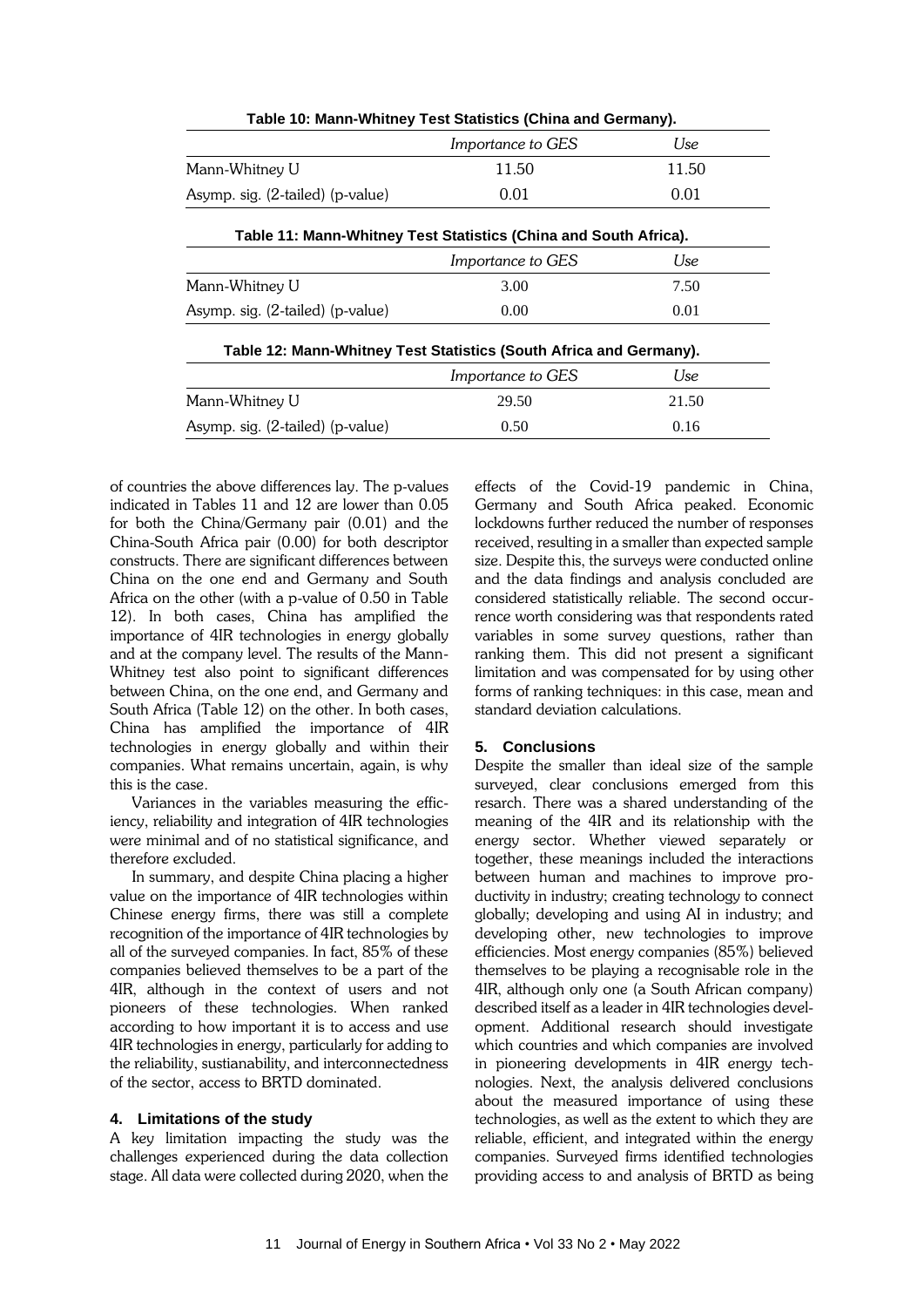most important for usage in the wider, global energy sector as well as at local, company level. Energy production and distribution technologies of least importance were MHI technologies, followed by ROB. For levels of efficiency, reliability, and ability to be integrated across the energy system, technologies enabling access to BRTD and the processing and analysis of such data were, again, valued the most. The IoT was ranked the third most important 4IR technology as it enables the storage and transmission of data to multiple devices in realtime. AI and MHI were seen to be much less reliable, efficient and integrated within the surveyed firms.

These conclusions suggest the need for further research on why there are these clear distinctions between the importance and usefulness (in terms of efficiency, reliability and intergratedness) of 4IR technologies linked to BRTD access and data analysis, and that associated with AI, ROB and MHI. Furthermore, it remains to be investigated why Chinese companies place more value on the importance of 4IR technologies in energy, than those of Germany and South Africa.

We recommend that for South Africa to be competitive in the global energy sector it needs to engage with and embrace 4IR technologies to a greater extent. Before this point can be reached, however, there needs to be an understanding as to whether 4IR technologies are being applied in the South African energy sector and, if this is the case, how they are being applied. Research reflected in this paper has shown that South African companies value 4IR technologies as tools to facilitate and improve efficiency, reliability and integration within the energy production and distribution systems, and that a higher value is placed on access to and analysis of BRTD and the IoT. Other 4IR technologies are, however, according to the survey results, not being applied in the South African energy sector. This is despite the fact that literature has also shown that there is huge potential for AI, ROB and MHI to advance the energy sector and that there is much to learn from countries such as China and Germany, who are already using these technologies. Data collected showed that the reasons were not that these companies had not heard of 4IR technologies but, rather, that the technologies were either too expensive or linked to other conditions, or for reasons not given. These other reasons will be explored during the interview stage of this study. Moreover, although expansion in 5G technology and the IoT does imply huge upfront and implementation costs (particularly in rural areas where infrastructure is lacking), the opportunities that smart cities provide – improved efficiency, better resource management, improved service provision and longterm cost saving (Jordaan et al., 2019) – are hugely appealing and must be explored. The focus of research in energy in South Africa over the past decade has predominantly been on expanding the capacity of Eskom. Research needs to expand into how 4IR technologies may be leveraged at different parts of the production and distribution systems to boost efficiency, reliability and integration.

#### **Acknowledgements**

The authors would like to thank the German and Chinese High Commisions in South Africa for their assistance in this project, as well as the respondents that participated anonymously in the survey. Thanks also go to the anonymous reviewers for their useful detailed and constructive comments. NB acknowledges the University of Johannesburg's Capacity Development Grant for funding support. Ethics approval was obtained from the University of the Witwatersrand Ethics Committee (nonmedical). The ethics number is H19/07/06.

#### **Author roles**

N. Bhagwan was responsible for conceptualising the study, as part of her broader PhD study, collecting, analysing and writing up the data, and was the main author of the publication. M. Evans provided key conceptual and editorial inputs into the redrafting of the publication until its completion.

#### **References**

- AlSkaif, T., Lampropoulos, I., van den Broek, M. & van Sark, W. 2018. Gamification-based framework for engagement of residential customers in energy applications. *Energy Research & Social Science,* 44, 187-195. Elsevier.
- Aspen Institute 2019. *Future of Work Initiative State Policy Agenda*. Aspen Institute Future of Work Initiative. Washington, DC.
- Beier, G., Niehoff, S., Ziems, T. & Xue, B. 2017. Sustainability aspects of a digitalized industry A comparative study from china and germany. *International journal of precision engineering and manufacturing - green technology,* 4(2): 227-234.
- Burger, C., Froggatt, A., Mitchell, C. and Weinmann, J 2020. *Decentralised energy – A global game changer*. Ubiquity Press. London.
- Chen, C., Wang, J., Qiu, F. & Zhao, D. 2016. Resilient distribution system by microgrids formation after natural disasters. *IEEE transactions on smart grid,* 7(2): 958-966.

Chinese University of Hong Kong. 2020. *Annual report 2019-2020. Chinese university of Hong Kong.* Hong Kong. Deloitte Insights 2018. *The Fourth Industrial Revolution is here-are you ready?* Deloitte Development LLC.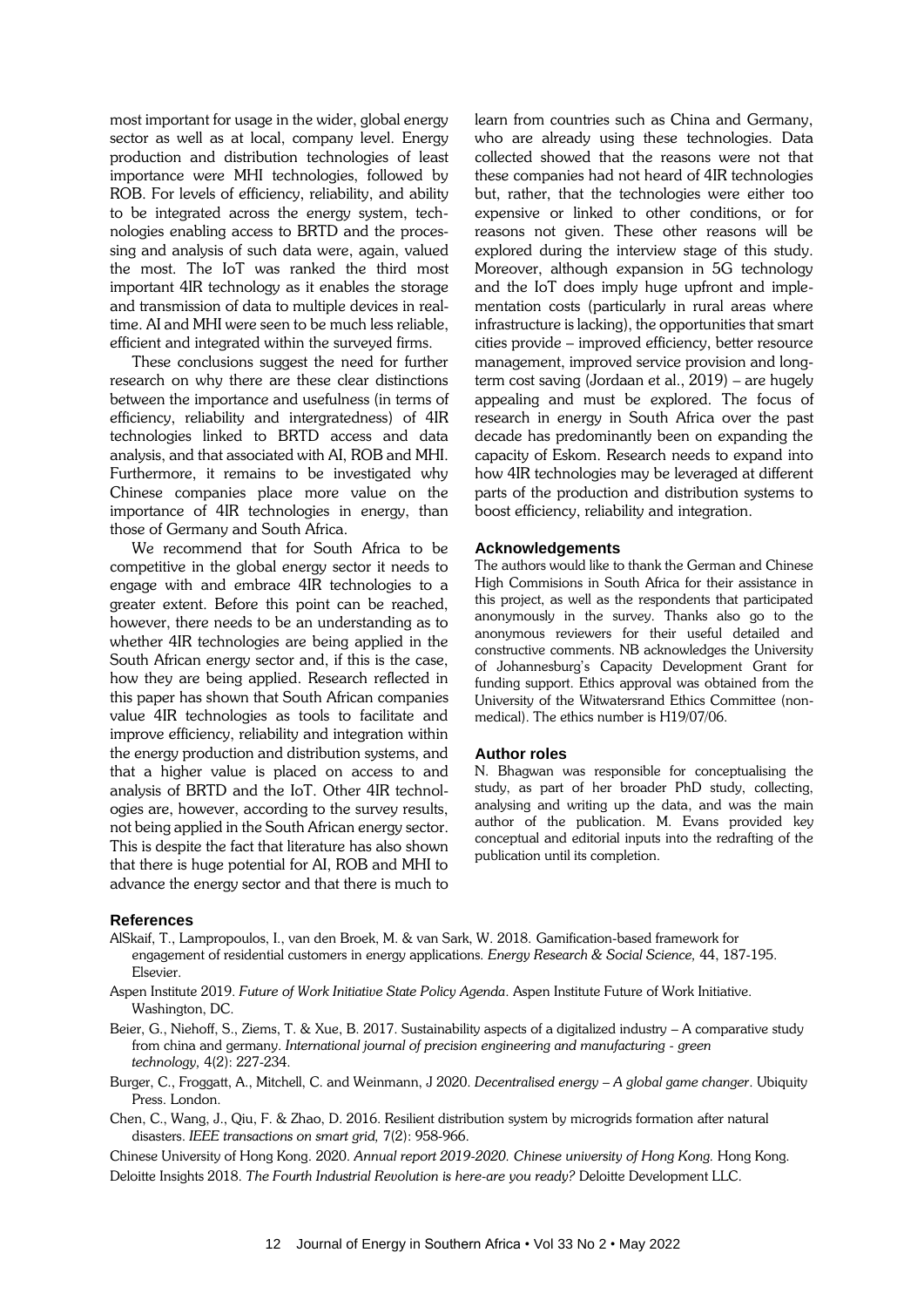Department of Mineral Affairs and Energy. 2019. Integrated resource plan (IRP 2019) - October 2019. Pretoria.

- Dong, F., Zhang, S., Zhu, J. & Sun, J. 2021. The impact of the integrated development of AI and energy industry on regional energy industry: A case of china. *International journal of environmental research and public health,* 18(17).
- ESI Africa 2018. How to survive the 4th industrial revolution. ESI Africa: Africa's Power Journal. Issue (4). South Africa.
- German Federal Ministry for Energy and Economic Affairs 2016, "Plattform Industrie 4.0" in *Industrie 4.0 im internationalen Kontext* VDE-Verlag GmbH: 134-137.
- Horbach, J. & Rammer, C. 2018. Energy transition in germany and regional spill-overs: The diffusion of renewable energy in firms. *Energy policy,* 121404-414.
- Institute for Security and Development Policy 2015. *Made in China 2025.* Institute for Security and Development Policy. Washington.
- Jha, S.K., Bilalovic, J., Jha, A., Patel, N. & Zhang, H. 2017. Renewable energy: Present research and future scope of artificial intelligence. *Renewable & sustainable energy Reviews,* 77 297-317.
- Jordaan, G., Malekian, N., Malekian, R. 2019. Internet of Things and 5G Solutions for development of Smart Cities and Connected Systems. *Communications of the CCISA,* 25(2).
- Kafle, Y.R., Mahmud, K., Morsalin, S., Town, G. 2016. Towards an internet of energy. Conference Paper. September 2016. Powercon.
- Knieps, G. 2017. Chapter 13 Internet of Things and the Economics of Microgrids in *Innovation and Disruption at the Grid's Edge* Elsevier Inc: 241-258.
- Kuhlmann, S., Stegmaier, P. & Konrad, K. 2019. The tentative governance of emerging science and technology—A conceptual introduction. *Research policy,* 48(5):1091-1097.
- Kuittinen,H. & Velte,D. 2018. *Mission-oriented R&I policies: In-depth case studies Case Study Report Energiewende*.
- Liao, X., Wang, H., Niu, J., Xiao, J. & Liu, C. 2019. Research on simulation training system of immersive substation based on virtual reality. *IOP conference series. Materials science and engineering,* 486(1):12112.
- Limpopo Economic Development Agency. 2019. *Musina-Machado special economic zone development: Final Scoping Report.* Informa UK Limited.
- Lin, B. & Zhu, J. 2019. Determinants of renewable energy technological innovation in china under CO.sub.2 emissions constraint. *Journal of environmental management,* 247662.
- Liu, Y., Zheng, F., Guo, R., Wang, J., Nie, Q., Wang, X. & Wang, Z. 2018. Robot intelligence for real world applications. *Chinese journal of electronics,* 27(3): 446-458.
- Liu, Z., Zheng, W., Qi, F., Wang, L., Zou, B., Wen, F. & Xue, Y. 2018. Optimal dispatch of a virtual power plant considering demand response and carbon trading. *Energies,* 11(6):1488.
- Lund, H., Østergaard, P.A., Connolly, D. & Mathiesen, B.V. 2017. Smart energy and smart energy systems. *Energy (Oxford),* 137556-565.
- Lyu, W. & Liu, J. 2021. Artificial intelligence and emerging digital technologies in the energy sector. *Applied energy,* 303117615.
- Makala, B and Bakovic, T. 2020. *Artificial intelligence in the power sector.* International Finance Corporation.
- Monyei, C.G. & Akpeji, K.O. 2020. Repurposing electricity access research for the global south: A tale of many disconnects. *Joule,* 4(2): 278-281.
- Nel, A.J.H., Vosloo, J.C. & Mathews, M.J. 2018. Financial model for energy efficiency projects in the mining industry. *Energy (Oxford),* 163546-554.
- Neshat, M., Nezhad, M.M., Abbasnejad, E., Mirjalili, S., Groppi, D., Heydari, A., Tjernberg, L.B., Astiaso Garcia, D., Alexander, B., Shi, Q. & Wagner, M. 2021. Wind turbine power output prediction using a new hybrid neuroevolutionary method. *Energy,* 229.
- Ng,T.C. & Ghobakhloo,M. 2020. *Energy sustainability and industry 4.0.* IOP Publishing.
- O'Reilly, J, Ranft, F. and Neufeind, M. 2018. "Identifying the challenges for work in the digital age" in *Work in the digital age: challenges of the fourth industrial revolution* Rowman & Littlefield International. London.
- Obiora, C.N., Ali,A. & Hasan, A.N. 2020. Estimation of Hourly Global Solar Radiation Using Deep Learning Algorithms. Conference Paper: 11th International Renewable Energy Congress (IREC).
- Ozoegwu, C.G. 2018. The solar energy assessment methods for nigeria: The current status, the future directions and a neural time series method. *Renewable & sustainable energy reviews,* 92146-159.
- Pallant, J. 2007. *SPSS Survival Manual: A Step by Step Guide to Data Analysis using SPSS for Windows* London:Open University Press.
- Penprase, B.E. 2018. *The fourth industrial revolution and higher education.* In: Gleason, N.W. (eds). Higher Education in the Era of the Fourth Industrial Revolution. Springer. Singapore.
- Pfeiffer, S. 2017. The vision of "Industrie 4.0" in the making—a case of future told, tamed, and traded. *NanoEthics,* 11(1): 107-121.
- Presidency of South Africa. 2012. National Development Plan 2012. SA Presidency. Pretoria.